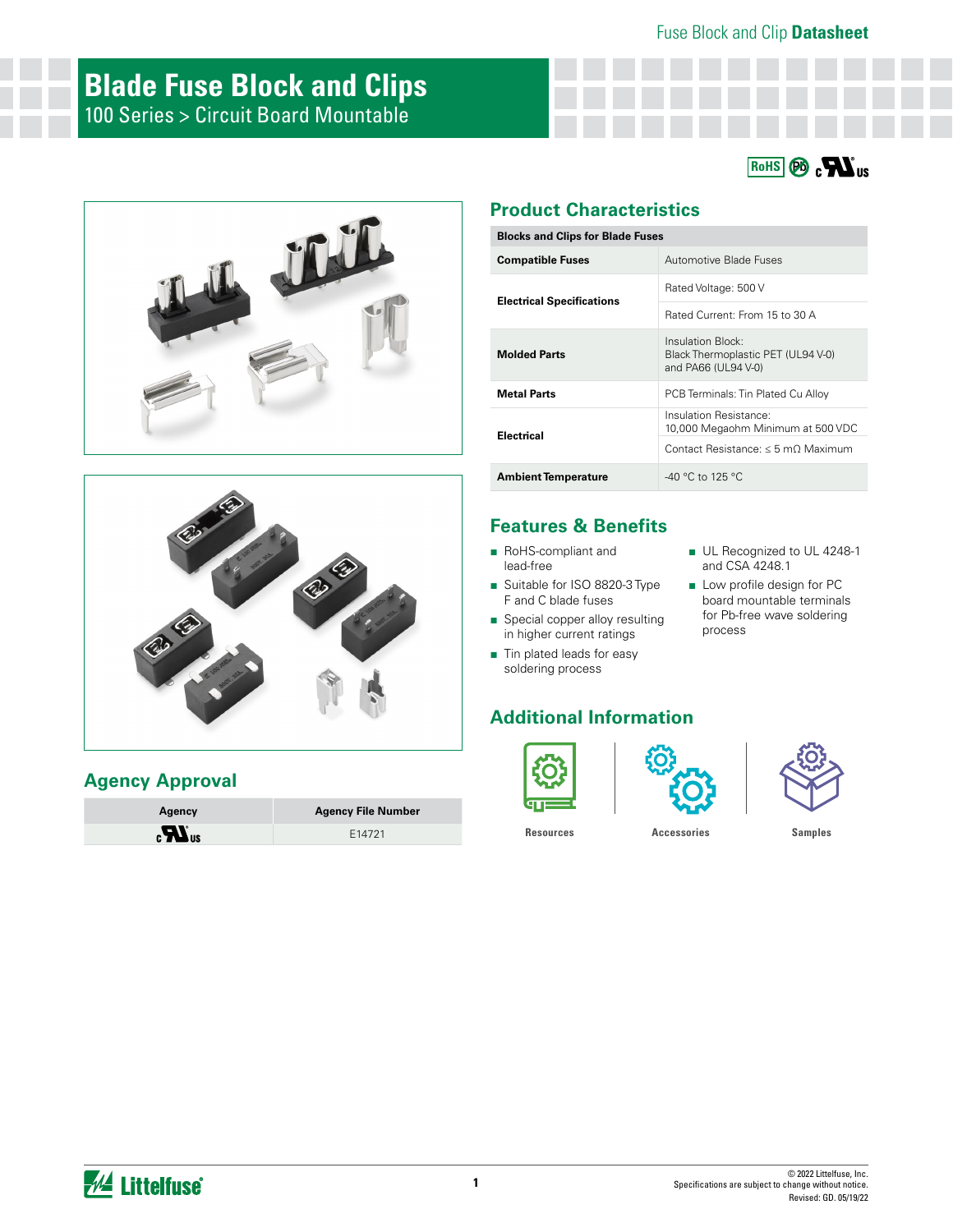## **Product Dimensions (in mm)**





#### **01000061Z Vertical Fuse Clip for Type C or ATFO blade fuses**



**01000063Z Low Profile Fuse Block for Type F or MINI blade fuses**



# **WA Littelfuse**

#### **01000059Z Horizontal Fuse Clip for Type F or MINI blade fuses 01000060Z Horizontal Fuse Clip for Type C or ATFO blade fuses**



**01000062Z Low Profile Fuse Block for Type C or ATFO blade fuses**

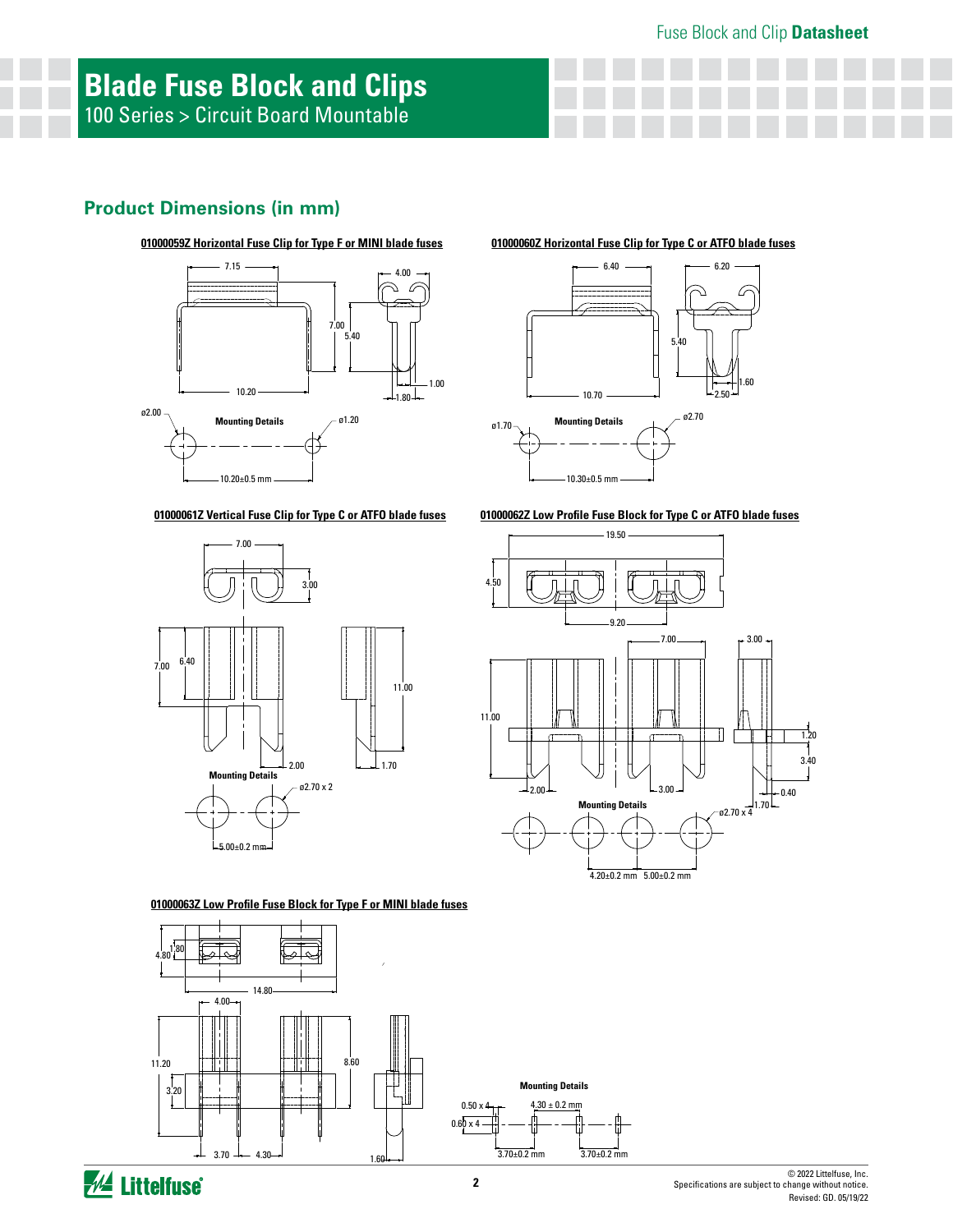# **Product Dimensions in mm [inch]**





#### **01000064Z For Mini Fuse Through Hole Installation 01000065Z For Mini Fuse Surface Mount Installation**









### **01000066Z For ATO Fuse Through Hole Installation**







#### **01000067Z For Mini And ATO Fuse Through Hole Installation**